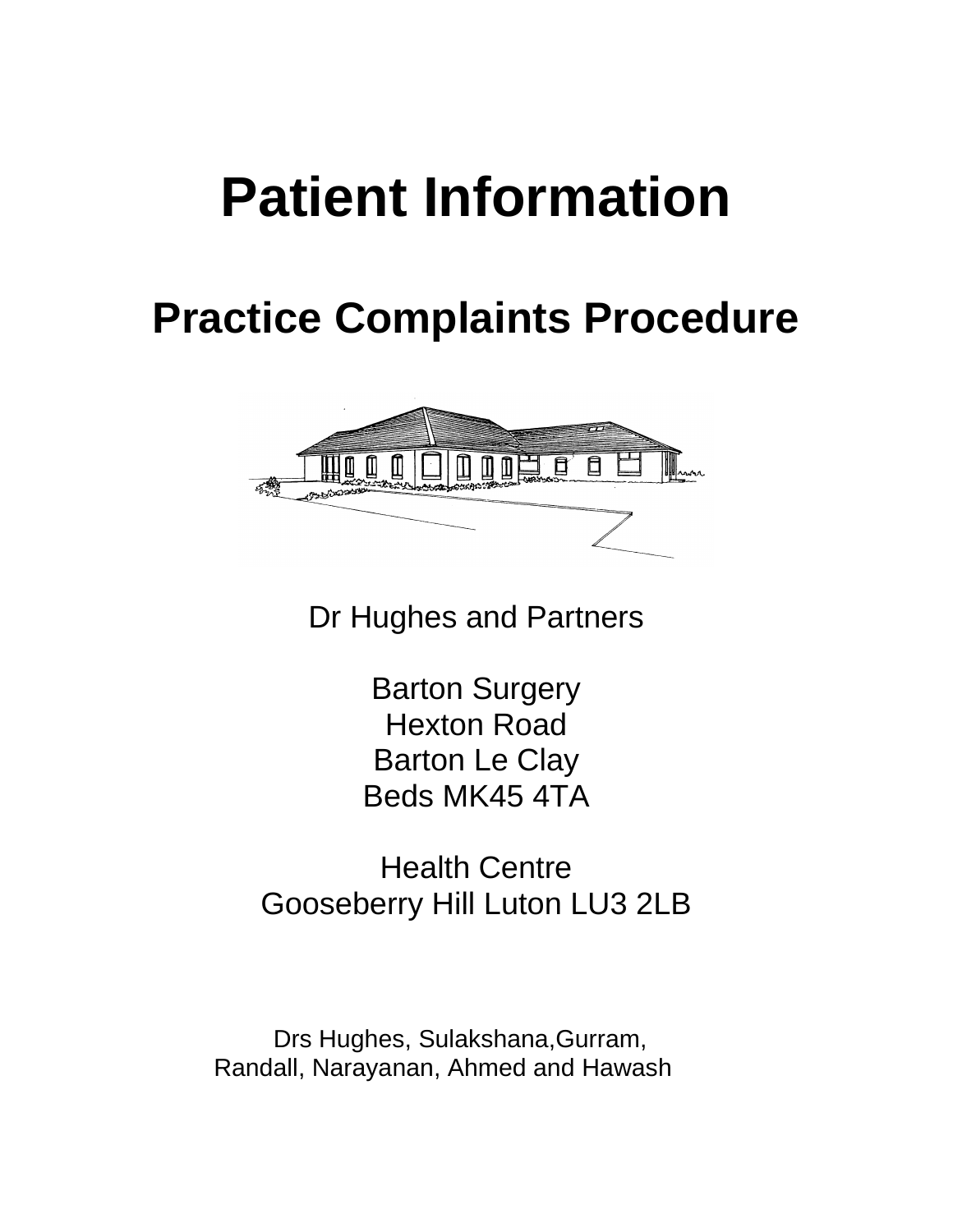# **Introduction**

If you have a complaint or concern about the service you have received from the doctors or any of the staff working in this practice, please let us know. We operate a Practice Complaints Procedure as part of an NHS system for dealing with complaints, which meets national criteria.

## **How to Complain**

We hope that most problems can be sorted out easily and quickly, often at the time they arise and with the person concerned. If your problem cannot be sorted out in this way and you wish to make a formal complaint, please do so as soon as possible - ideally within a matter of days or at most a few weeks – because this will enable us to establish what happened more easily. In any event, this should be:

- $\triangleright$  Within 12 months of the incident
- $\triangleright$  or within 12 months of discovering that you have a problem.

You should address your complaint to: Mrs Gill Hiscox, Practice Manager and you should be as specific and concise as possible.

#### **What we do next**

We look to settle complaints as soon as possible and will acknowledge receipt within 3 working days and aim to have looked into the matter within 10 working days of the date when you first raised it with us. You may then receive a formal reply in writing, or you may be invited to meet with the person(s) concerned to attempt to resolve the issue. If the matter is likely to take longer than this, we will let you know and keep you informed as the investigation progresses.

When looking into a complaint, we attempt to;

- $\triangleright$  Find out what happened and what went wrong
- $\triangleright$  Make it possible for you to discuss the problem with those concerned if you would like
- $\triangleright$  Reach a satisfactory conclusion
- $\triangleright$  Identify what we can do to make sure the problem doesn't happen again.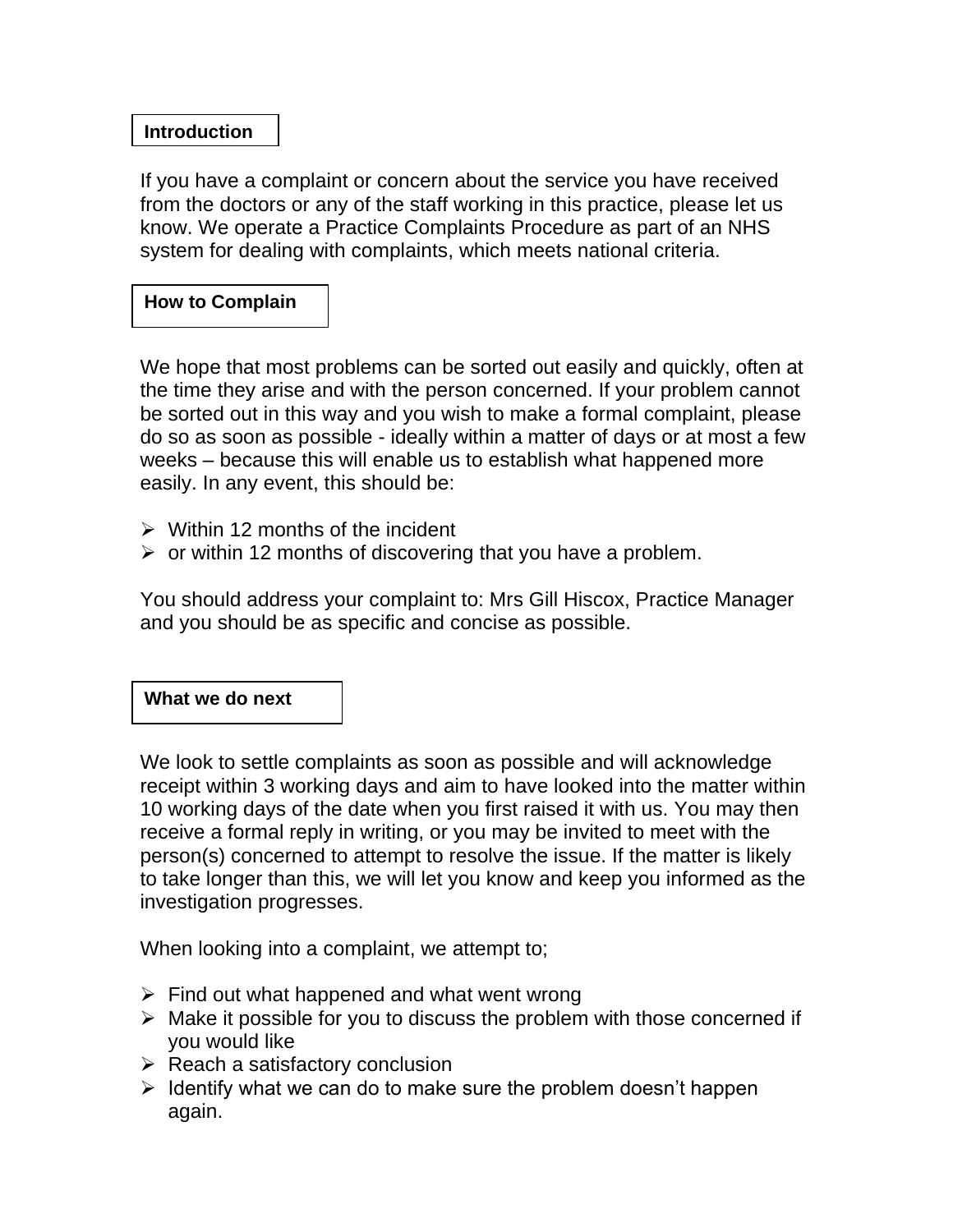When the investigations are complete your complaint will be determined, and a final response sent to you.

When your complaint involves more than one organization (e.g., social services) we will liaise with that organisation so that you receive one coordinated reply. We may need your consent to do this. Where your complaint has been initially sent to an incorrect organization, we may seek your consent to forward this to the correct person to deal with.

The final response letter will include details of the result of your complaint and your right to escalate the matter further if you remain dissatisfied with the response.

#### **Complaining on behalf of someone else**

Please note that the practice must ensure strict adherence to the rules of medical and personal confidentiality. If you wish to make a complaint and are not the patient involved, we will require the written consent of the patient to confirm that they are unhappy with their treatment and that we can deal with someone else about it.

Where the patient is incapable of providing consent due to illness or accident it may still be possible to deal with the complaint. Please provide the precise details of the circumstances which prevent this in your covering letter.

Please note that we are unable to discuss any issue relating to someone else without their express permission, which must be in writing, unless the circumstances above apply. We may still need to correspond directly with the patient. Or may be able to deal directly with the third party, and this depends on the wording of the authority provided.